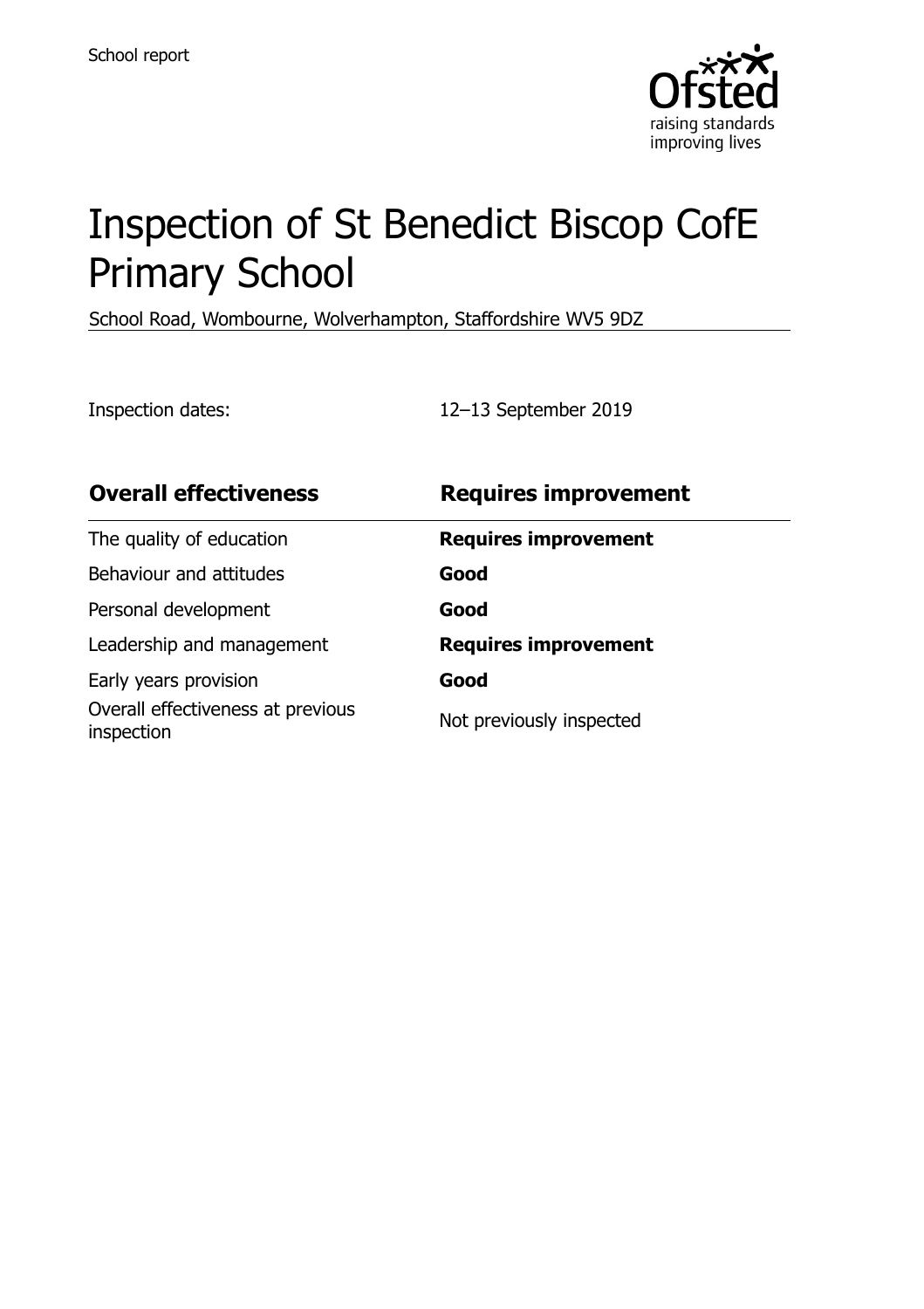

## **What is it like to attend this school?**

St Benedict Biscop is a friendly and welcoming school. Pupils are happy here. They develop friendships, trust and respect through the school's Christian ethos and values. Pupils earn 'values' badges for good behaviour, attendance or achievement. They wear these with pride. Leaders have high expectations of what pupils can achieve, academically and personally.

Pupils behave well. They show genuine care for each other. At playtime and lunchtime, pupils include everyone in their games. Pupils enjoy attending the wide range of clubs and societies such as Lego club, choir, mindfulness sessions and sports teams. The school has achieved a Gold School Sports award.

Pupils know how to keep themselves safe. They say that bullying rarely happens. Relationships between staff and pupils are warm and caring. As one pupil summarised, 'Everyone gets on well together.' Pupils are respectful and tolerant of different faiths and ways of life.

The school works hard to develop pupils' confidence and independence. The personal, social, health and economic (PSHE) lessons are well structured. In 'forest school' activities and nurture groups, pupils develop resilience from a very young age. Older pupils relish their different roles, such as school council members or playground pals.

Pupils are a credit to the school. They bring to life the school's motto, 'Learning and growing together in Christian friendship'.

#### **What does the school do well and what does it need to do better?**

The headteacher and trust leaders are ambitious. They want pupils to achieve as well as they can. Staff, parents, carers and pupils recognise the many recent improvements.

In the early years, children are confident and articulate. Children learn new words every day. Well-established routines help children to behave well, listen and concentrate. They are well prepared to start Year 1.

In mathematics and English, curriculum plans help teachers know what to teach and when. Skilled subject leaders help teachers to break down knowledge and skills into manageable chunks. They consider what pupils need to learn next based on what they already know. They then adapt their planning. In mathematics, for example, pupils were struggling with arithmetic and reasoning. Teachers now include regular arithmetic sessions and opportunities for problem solving. These are helping pupils to fill the gaps in their knowledge and skills. Most pupils achieve well in reading, writing and mathematics by the end of key stage 2. However, some pupils are capable of achieving even more.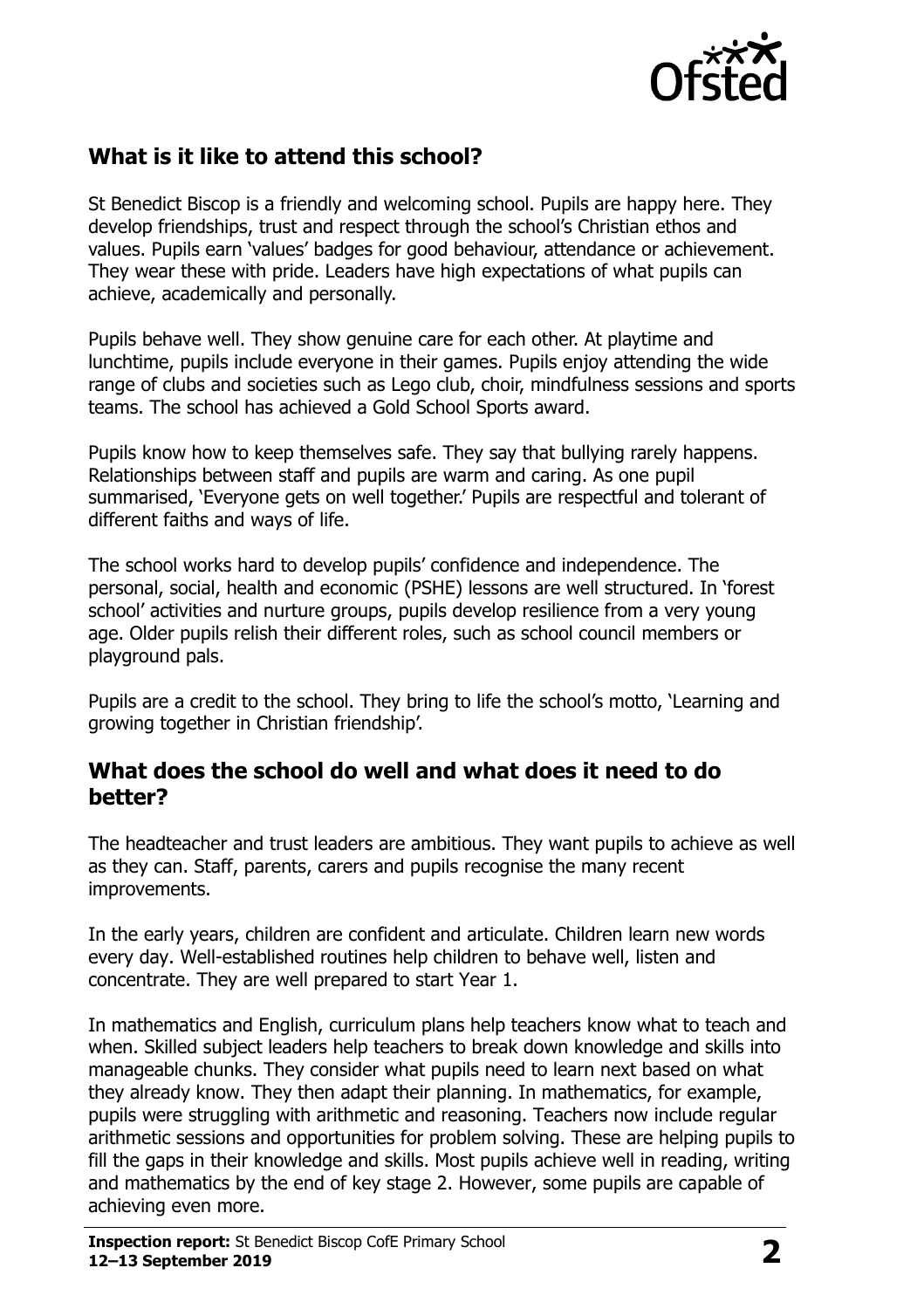

Teachers do not always use information about what pupils know and can do well enough to plan learning that is right for different pupils. For example, pupils with special educational needs and/or disabilities (SEND) sometimes struggle to complete their work because it is not quite right for them. The most able pupils sometimes complete work that is too easy for them. When this happens, some pupils struggle to concentrate. This means that they do not achieve as well as they could.

Most pupils are fluent readers by the end of key stage 2. They love to read at home and school. In class, pupils read high-quality books. Teachers make links from these to other subjects. For example, pupils reading 'Stig of the Dump' were also studying the Stone Age in history. If pupils struggle to pass the phonics screening check by the end of Year 2, they have intensive support in Year 3 to catch up.

The history subject leader supports teachers to map out the knowledge and skills pupils need to learn each year. Teachers then summarise the knowledge, skills and vocabulary pupils will be learning in each topic. Teachers, pupils and parents find this helpful. Teachers are refining the curriculum further. For example, they know that pupils need to understand chronology better. This approach is also in place in geography, science and religious education (RE).

In other subjects, the curriculum plans are not as well developed. In some cases, this is because subject leaders are new to their posts. They have not had time to have an impact on the curriculum. Some of the other subject leaders need more support to develop their work. In art, for example, the subject leader has mapped out what pupils need to learn in each year group for some skills. Pupils in Year 1 learn to blend colours with paint. By Year 5, pupils have learned a range of painting techniques such as stippling and hatching. This is a good start but needs further development.

In PSHE, pupils learn about healthy relationships, democracy, rights and responsibilities. Visits to different places broaden pupils' horizons. Pupils enjoyed singing in the 'Young Voices' celebration at the National Indoor Arena in Birmingham.

The headteacher and trust leaders provide effective support for teachers and leaders to develop their skills. Teachers feel well supported. Staff are proud to work at the school.

## **Safeguarding**

The arrangements for safeguarding are effective.

The headteacher is the designated safeguarding lead. She makes sure that staff receive regular training and updates. Staff are caring and watch out for signs of abuse or neglect. Leaders are aware of the potential risks to children in the area or online. Pupils learn how to keep themselves safe in PSHE lessons. When new risks arise, for example through the inappropriate use of social media, teachers make sure pupils and parents are aware. Leaders carry out thorough checks on new members of staff, volunteers or contractors working in school.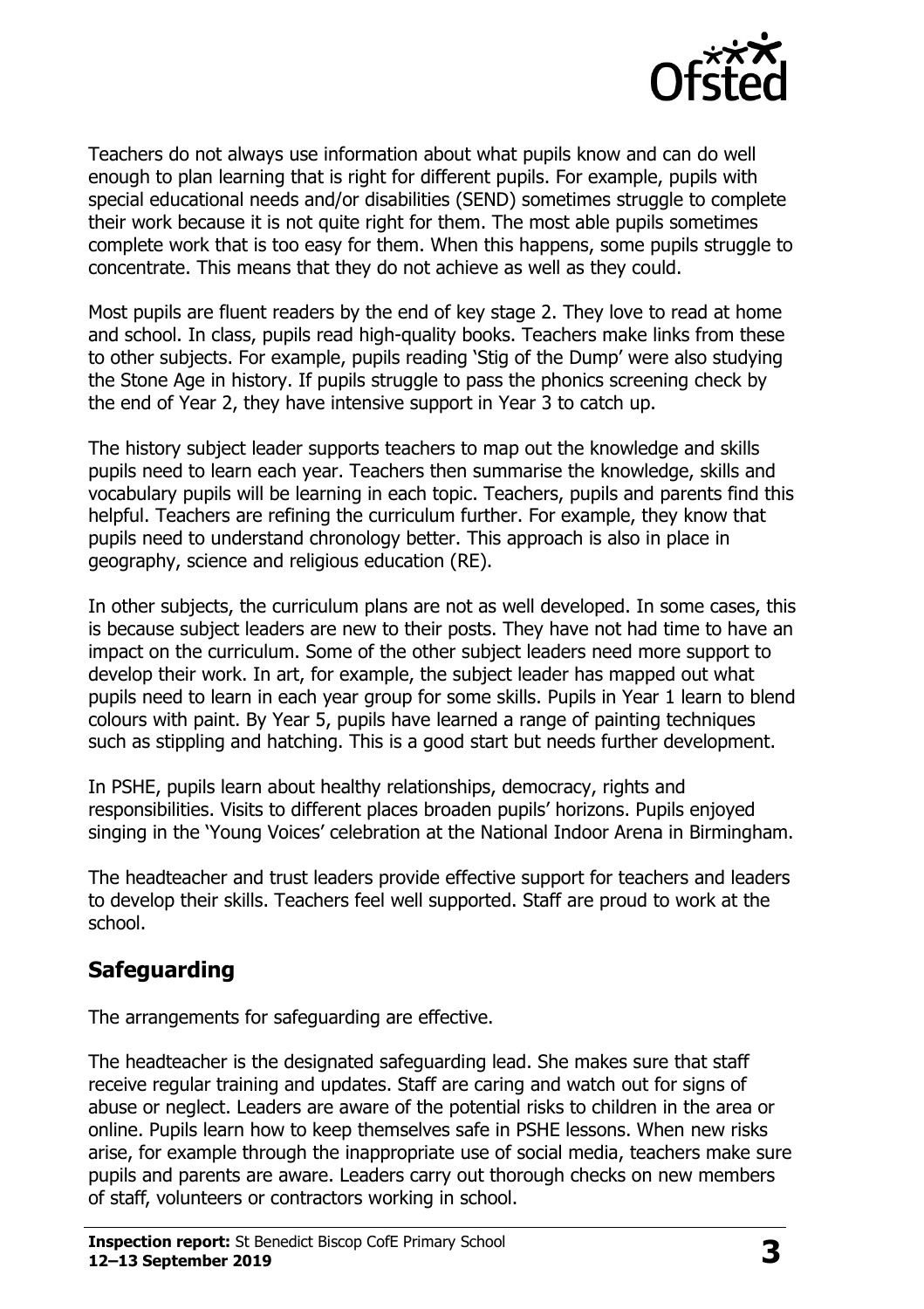

## **What does the school need to do to improve?**

## **(Information for the school and appropriate authority)**

- $\blacksquare$  In subjects other than mathematics, English and history, the curriculum is not currently sufficiently well planned and sequenced. Teachers need further support to understand how to sequence learning in each subject, building on what pupils already know and can do. Subject leaders need to provide support for teachers about how to do this effectively in their subject.
- Leadership is not consistently strong across the school. The headteacher and leaders from the trust model high-quality leadership. Recently appointed leaders bring many strengths, but they have not yet had time to have an impact in their subject or phase. Senior leaders should provide support, building on existing strengths of current leaders, and establish clear expectations of the impact of leaders' work.
- Teachers do not always use assessment information sufficiently precisely to meet the needs of all pupils effectively. Pupils with SEND do not always receive the support they need to achieve their potential. Equally, the most able pupils' needs are not always addressed effectively by the sequence of learning. As a result, some pupils do not achieve as well as they could. Leaders should ensure that all teachers know how to assess pupils' learning effectively in lessons and adapt their teaching or the learning activities to focus on what pupils need to learn next.

### **How can I feed back my views?**

You can use [Ofsted Parent View](http://parentview.ofsted.gov.uk/) to give Ofsted your opinion on your child's school, or to find out what other parents and carers think. We use Ofsted Parent View information when deciding which schools to inspect, when to inspect them and as part of their inspection.

The Department for Education has further [guidance](http://www.gov.uk/complain-about-school) on how to complain about a school.

If you're not happy with the inspection or the report, you can [complain to Ofsted.](http://www.gov.uk/complain-ofsted-report)

### **Further information**

You can search for [published performance information](http://www.compare-school-performance.service.gov.uk/) about the school.

In the report, '[disadvantaged pupils](http://www.gov.uk/guidance/pupil-premium-information-for-schools-and-alternative-provision-settings)' refers to those pupils who attract government pupil premium funding: pupils claiming free school meals at any point in the last six years and pupils in care or who left care through adoption or another formal route.

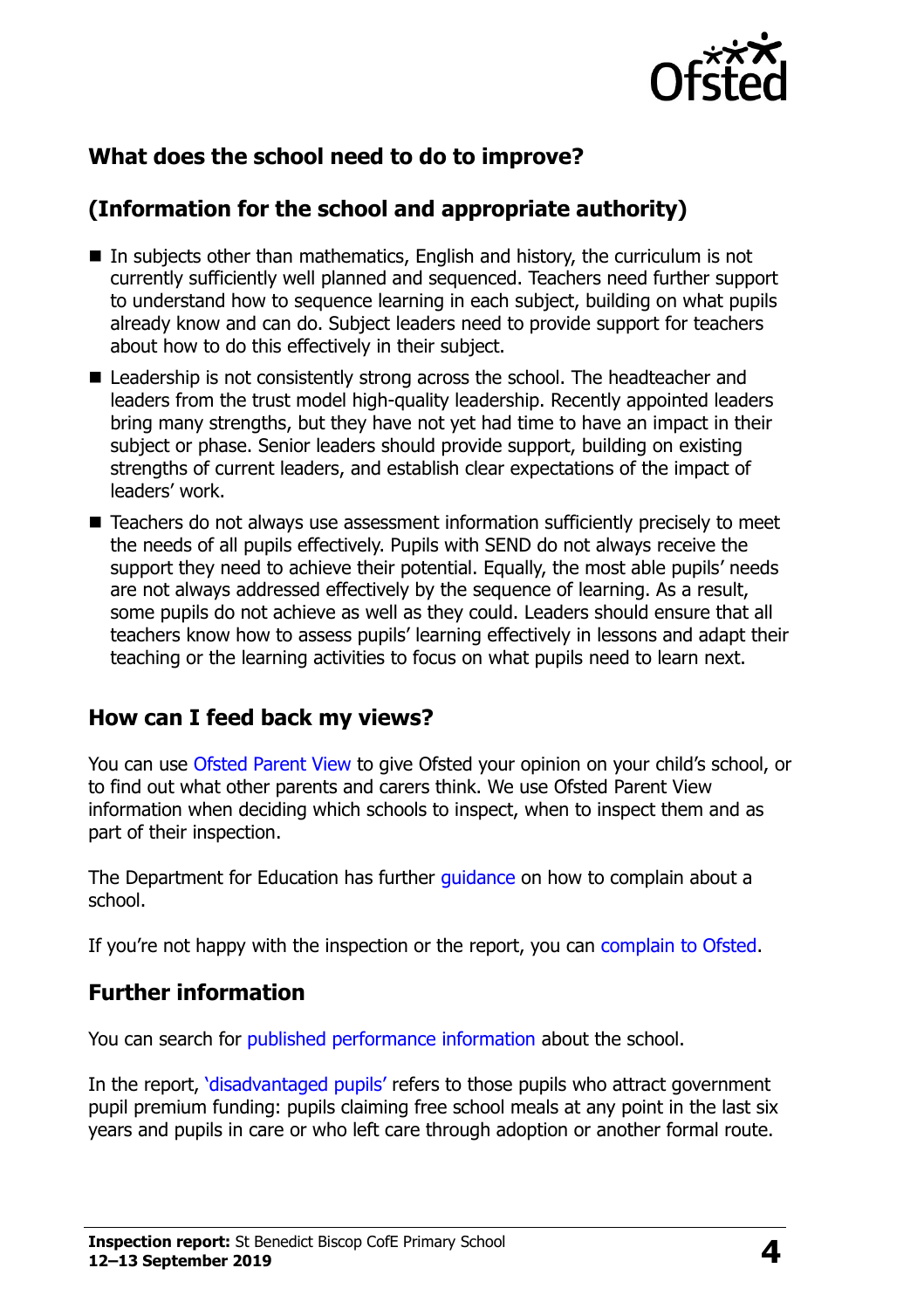

## **School details**

| Unique reference number             | 143829                              |
|-------------------------------------|-------------------------------------|
| <b>Local authority</b>              | <b>Staffordshire</b>                |
| <b>Inspection number</b>            | 10111661                            |
| <b>Type of school</b>               | Primary                             |
| <b>School category</b>              | Academy sponsor-led                 |
| Age range of pupils                 | 3 to 11                             |
| <b>Gender of pupils</b>             | Mixed                               |
| Number of pupils on the school roll | 194                                 |
| <b>Appropriate authority</b>        | Board of trustees                   |
| <b>Chair of trust</b>               | <b>Richard Pithers</b>              |
| <b>Headteacher</b>                  | Nicola Scott-Worthington            |
| Website                             | www.st-benedictbiscop.staffs.sch.uk |
| Date of previous inspection         | Not previously inspected            |

## **Information about this school**

- The school is a Church of England faith school. It is attached to the Diocese of Lichfield.
- The school became a sponsored academy as part of the St Bartholomew's Church of England Trust on 1 December 2016.
- The current chair of the local governing board (LGB) was appointed by the trust in January 2019.

## **Information about this inspection**

We carried out this inspection under section 5 of the Education Act 2005.

- Inspectors met with the headteacher, the CEO of the trust and the head of school improvement of the trust.
- The lead inspector met with the chair and vice-chair of the board of trustees. The chair of the LGB also met with the lead inspector.
- The assistant headteacher and the governor with responsibility for curriculum met with the team inspector.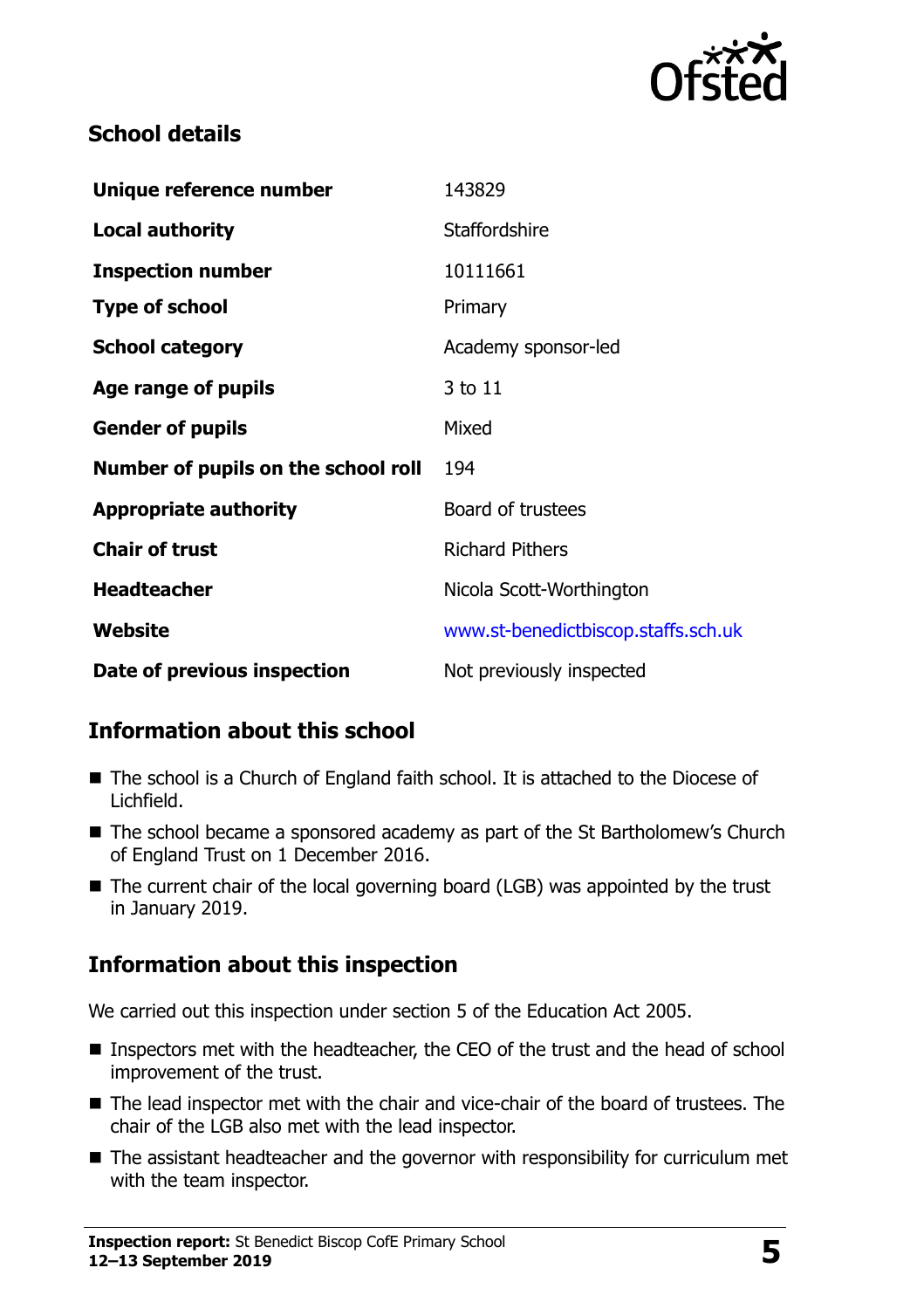

- The lead inspector checked the records of employment checks and other safeguarding documentation. Inspectors spoke to staff about safeguarding and to pupils about how they learn to keep themselves safe.
- The lead inspector reviewed the school's self-evaluation document, school improvement plan and minutes of governing body meetings.
- The team inspector met with the early years leader and reviewed the welfare requirements for the early years.
- A meeting was held with the special educational needs coordinator (SENCo).
- The team inspector spoke to parents at the start of the school day. Seventy-one responses to Parent View were considered, along with a large number of free-text responses.
- Nine responses to the staff survey were considered. The lead inspector met with a newly qualified teacher (NQT).
- There were no responses to the pupil survey. However, inspectors spoke to pupils in lessons and at break and lunchtimes about what it is like to be a pupil at this school.
- $\blacksquare$  Meetings were held with the leaders of English, mathematics, art and history as part of deep dives into the curriculum. Other curriculum activities included lesson visits, work scrutiny, listening to pupils read, and meeting with pupils and teachers.

#### **Inspection team**

Jane Spilsbury, lead inspector **Her Majesty's Inspector** 

Usha Devi **Ofsted Inspector**